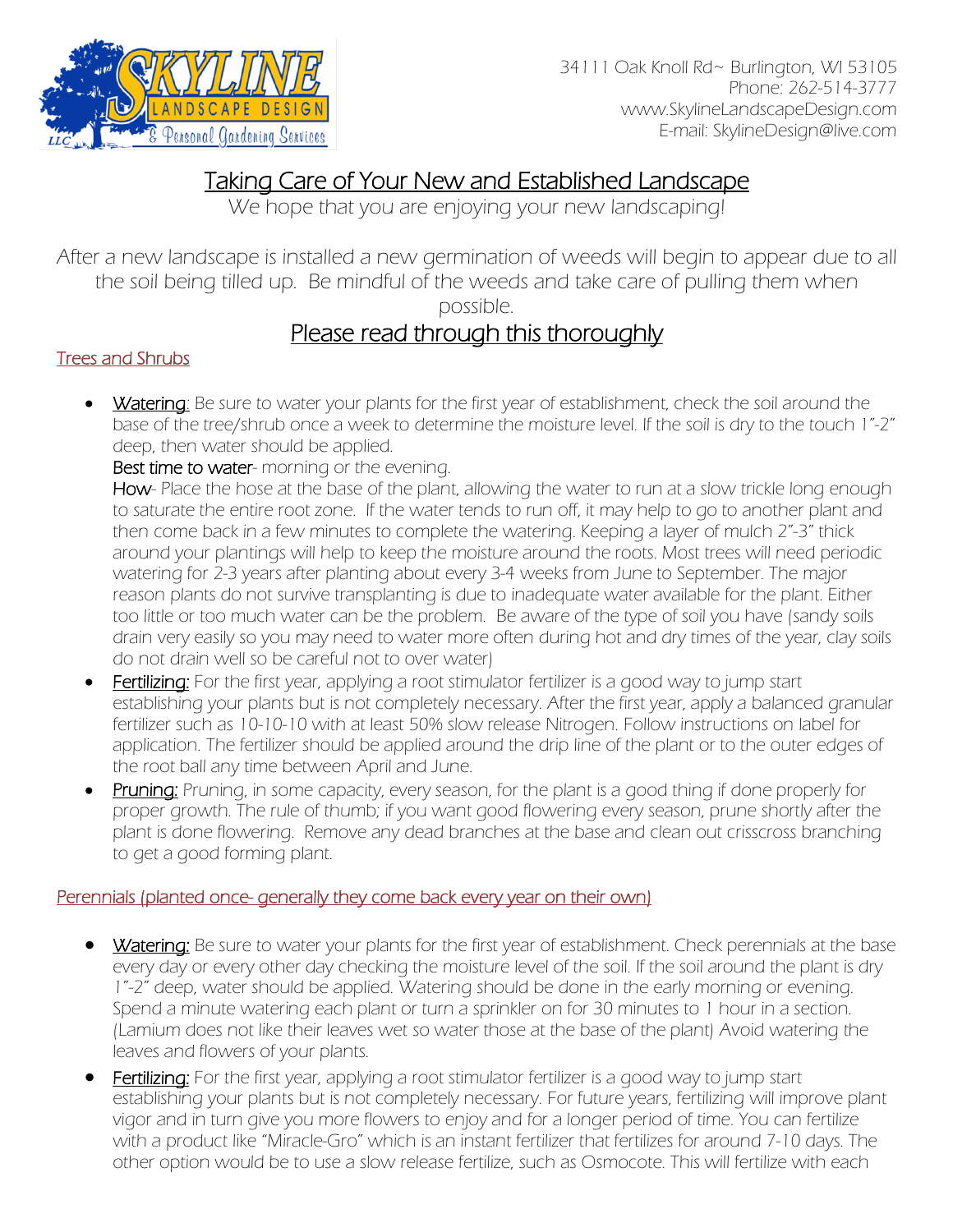watering and it is applied in early spring. A general use fertilizer such as 10-10-10 or 13-13-13 can be used as an additional option. Do check the package for accurate application rates.

**Deadheading:** If you want to increase your bloom time cut off spent blooms often (weekly).

#### Annuals (planted every year and dies at frost)

- Watering: Generally, water annuals daily, always important to check first to see if they are saturated yet from prior watering or not. Constant saturation will rot the roots and ultimately kill your plants. Pay attention to location, if it is hot, sunny, and windy- those plants are going to need more water than ones that are on a shady porch. It is best if you are watering the base of plants instead of the flower or leaves, the root is the part of the plant that absorbs the water to benefit the plant. The flowers and leaves could mold if they are directly hit with water too often. Be sure not to over or underwater, and that the container has good drainage.
- **Fertilizing:** For optimal growth and flowering, fertilizing should be done at least once weekly for annuals. Be sure that soil is moist before fertilizing, otherwise if the plants are starved for water the plants will burn out from the fertilizer being added.
- **Deadheading/Pruning:** For better flowering that lasts throughout the summer season prune the dead flowers off the plant. This allows for room to grow new beautiful blooms. It also helps to lightly prune the foliage weekly or every other week to keep it full and not get out of control or leggy.

#### Seeded and Sodded Lawns

• Care: Seeded lawns should be kept moist until a uniform stand of grass is established (one full growing season at least). Apply enough water to keep the soil moist, but not so much to cause run off. Sod should be watered daily the first week after installation. After the first week, sod should be watered every 2 - 3 days. If the sod shows signs of drying or turning brown, it should be watered immediately. The morning or evening is the best time to water.

#### • Additional Information:

- o Straw is applied to seeded lawns to help keep moisture at the ground and seed level for proper seed germination and seeding growth. There is no need to rake up the straw.
- o If a straw blanket was applied you can attempt to pull this up and discard or just keep your lawnmower blade height up to avoid getting the blanket mesh entangled on your mower blades. There is no need to rake up any straw.
- o Mow after the grass has grown 4-6 inches tall and blades seam thicker than when they first germinated. \*Make sure to water after cutting as this drains the seedlings of available water\*
- o A root stimulating fertilizer could be applied to jump start the seedlings.
- o After months of good establishment, a regular lawn fertilizer is recommended as well as weed treatment if weeds are present.

#### **WEEDING**

• It is important to keep weeds away from your desirable plants for them to take advantage of the resources in its area to grow happy and healthy. Do not spray roundup too close to your plants as drift, etc. can cause them to suffer and die. If manually weeding, use a trowel to loosen the soil near the base of the weed and pull the weed getting the majority, if not all, of the root. Avoid weeds from flowering and going to seed, otherwise you will have an entire new crop of weeds on its way.